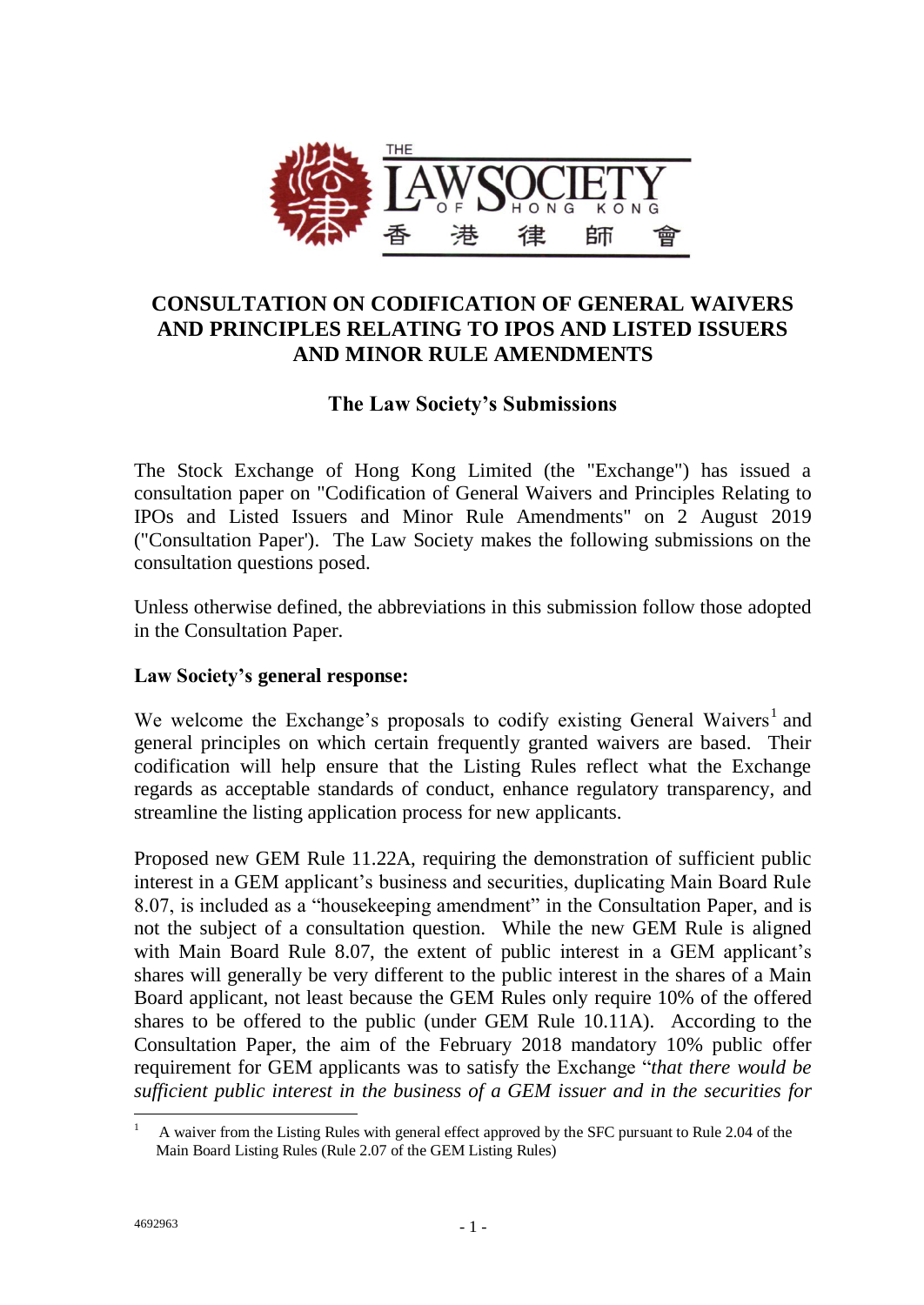which listing is sought".<sup>2</sup> Other Listing Rule requirements as well as guidance published by the Exchange and the SFC act to ensure the existence of an open market in the shares of GEM issuers. These include the 25% public float requirement of GEM Rule 11.23(7), the adequate spread of shareholders requirement under GEM Rule 11.23(2)(b), and the Exchange and SFC "Joint Statement Regarding the Price Volatility of GEM Stocks" ("Joint Statement") and the SFC's Guideline to sponsors, underwriters and placing agents involved in the listing and placing of GEM Stocks ("SFC Guideline"), both issued on 20 January 2017. Since the 10% public offer requirement is intended to ensure "sufficient public interest" and there are a number of other existing provisions aimed at ensuring an open market in GEM issuers' shares, we consider the proposed additional requirement under new GEM Rule 11.22A for the applicant to demonstrate sufficient public interest to be redundant. Moreover, the Exchange noted in its 2017 GEM consultation paper that "*public offering is not mandatory as*  GEM issuers are not anticipated to have large public demand".<sup>3</sup> We do not therefore agree with the introduction of proposed GEM Rule 11.22A.

If, however, the Exchange proceeds with the adoption of proposed GEM Rule 11.22A, we suggest that guidance should be provided in the form of a new note on how the Exchange will assess whether there is "sufficient interest" in the applicant's business and shares. This will be especially necessary if meeting the requirements of GEM Rules 10.11A, 11.23(7) and 11.23(2)(b) and compliance with the Joint Statement and SFC Guideline will not be considered to satisfy the requirement for "sufficient interest" in the applicant's business and shares.

*Q1. Do you agree with the proposal to codify the existing General Waiver such that bonus or capitalisation issues by a PRC incorporated issuer are exempted from shareholders' approvals in general meetings and separate class meetings?*

**Law Society's response:**

Yes.

 *Q2. Do you agree with the proposal to codify the existing General Waiver to modify the calculation of consideration ratio for a PRC incorporated issuer whose domestic shares are listed on a PRC exchange?*

#### **Law Society's response:**

Yes.

 $\overline{2}$ <sup>2</sup> Consultation Paper at paragraph 98.

<sup>3</sup> Exchange. "*Consultation Paper: Review of the Growth Enterprise Market (GEM) and Changes to the GEM and Main Board Listing Rules*". June 2017. At page 44.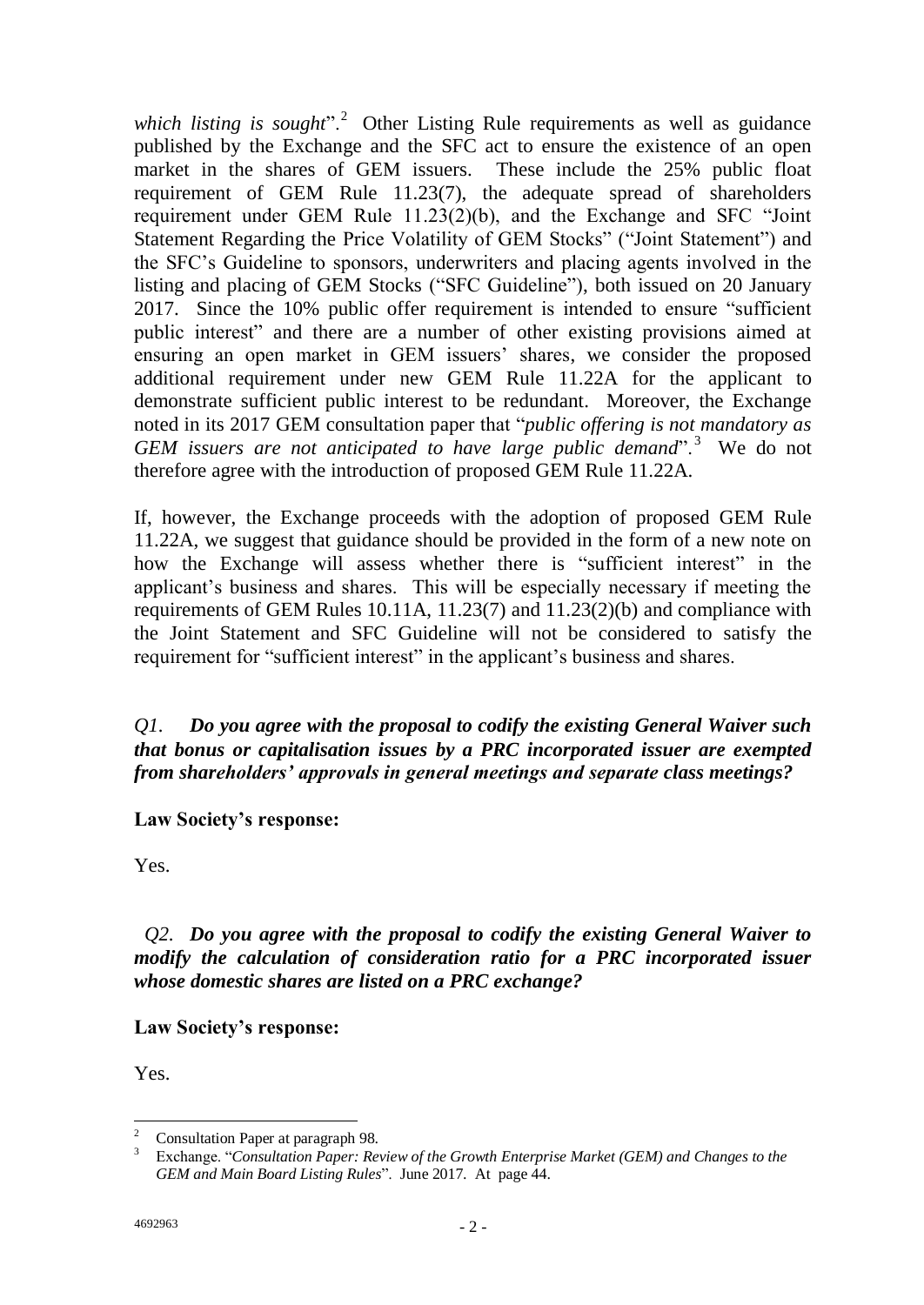*Q3. Do you agree with the proposal to codify the existing General Waiver to allow the listed issuer's stock code to be displayed prominently in the corporate or shareholder information section of financial reports as described in paragraph 30 above?*

**Law Society's response:**

Yes.

*Q4. Do you agree with the proposal to codify the R4.04(2)&(4) Conditions as an exception to Main Board Rules 4.04(2) and 4.04(4) regarding the disclosure of financial information of subsidiaries or businesses acquired or to be acquired after trading record period?*

**Law Society's response:**

Yes.

*Q5. Do you agree with the proposal to codify the R4.10 Waiver as an exception to Main Board Rule 4.10 regarding the disclosure of financial information of the overseas banking companies?*

**Law Society's response:**

Yes.

*Q6. Do you agree with the proposal to codify the R8.21(1) Conditions as an exception to Main Board Rule 8.21(1) regarding the change of financial year period?*

**Law Society's response:**

Yes.

*Q7. Do you agree with the proposal to (i) codify the modification provided by the General Waivers into Main Board Rules 13.46 and 13.49(1) subject to the new applicant meeting the Annual Results and Reports Waivers Conditions; (ii) codify similar exception to Main Board Rule 13.48(1) as well as GEM Rules 18.66 and 18.79; (iii) align the conditions for Interim Results Exemption with the Annual Results and Reports Waivers Conditions; and (iv) repeal PN 10 and consolidate the guidance with the relevant Main Board Rules?*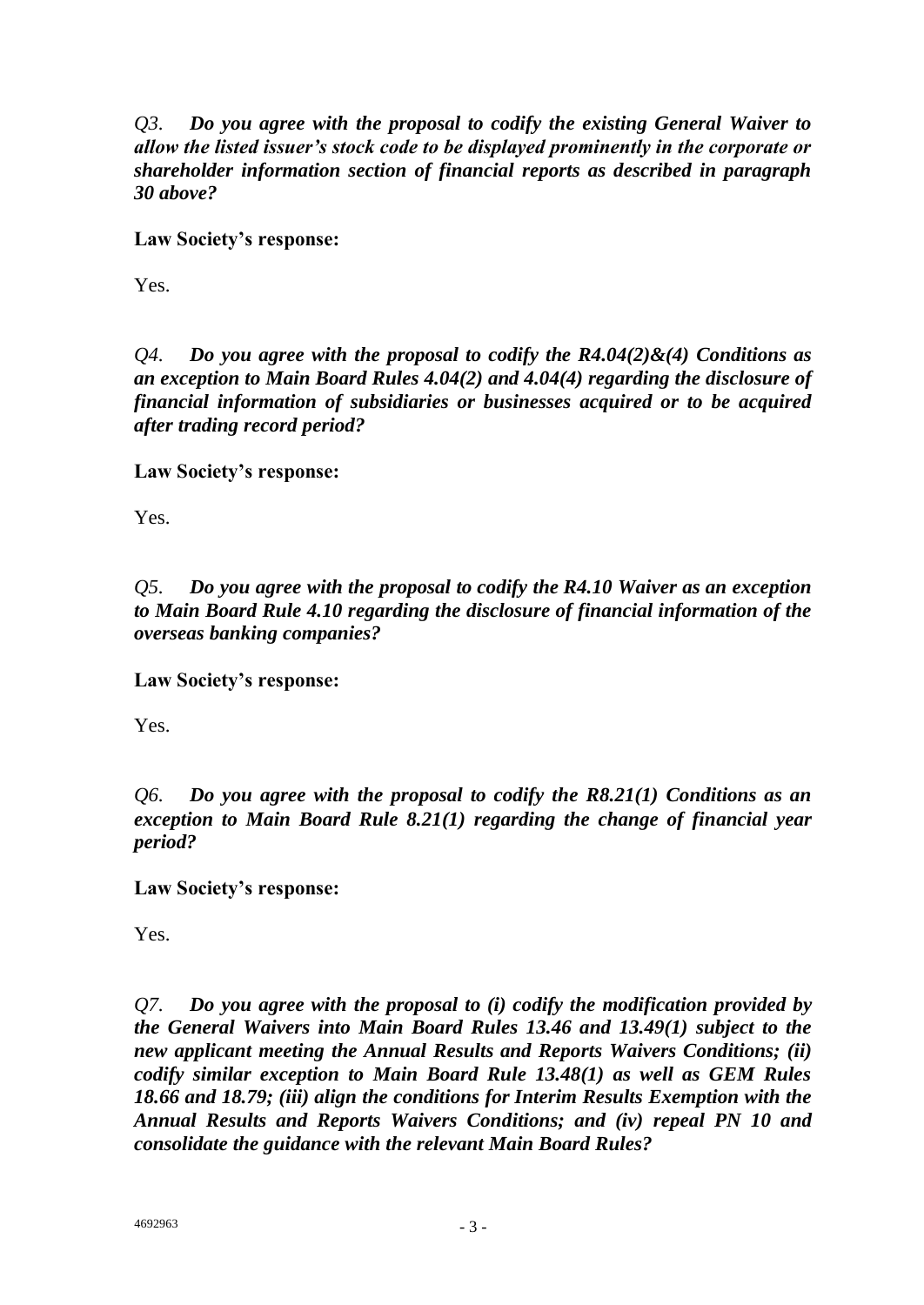#### **Law Society's response:**

Yes.

*Q8. Do you agree with the proposal to codify the waiver from disclosure of actual consideration of aircrafts to be acquired by listed airline operators, as described in paragraph 58?*

**Law Society's response:**

Yes.

*Q9. Do you agree with the proposal to allow listed issuers to determine SpinCo's Scheme Limit with reference to SpinCo's shares in issue as at the date of SpinCo's listing?*

**Law Society's response:**

Yes.

*Q10. Do you agree with the proposal to codify the waiver of the exercise price requirement for issuers dually listed on the Exchange and a PRC exchange as described in paragraph 65?*

#### **Law Society's response:**

Yes, but we note in this context that the waiver proposed to be "codified" here still has the effect of allowing the Exchange to withhold the waiver even when both provisos in Rule 19A.39C are fully satisfied. We suggest that the Exchange considers modifying Rule 19A.39C so that it is more aligned in structure and effect as e.g. Rule 19A.38A with respect to amendment of Rule 14.07(4) in order to improve clarity of the Rules and ensure that the Rules reflect the currently acceptable standards in the market.

*Q11. Do you agree with the proposal to codify the waiver described in paragraph 71 in respect of the experience and qualification of company secretary into the Rules?*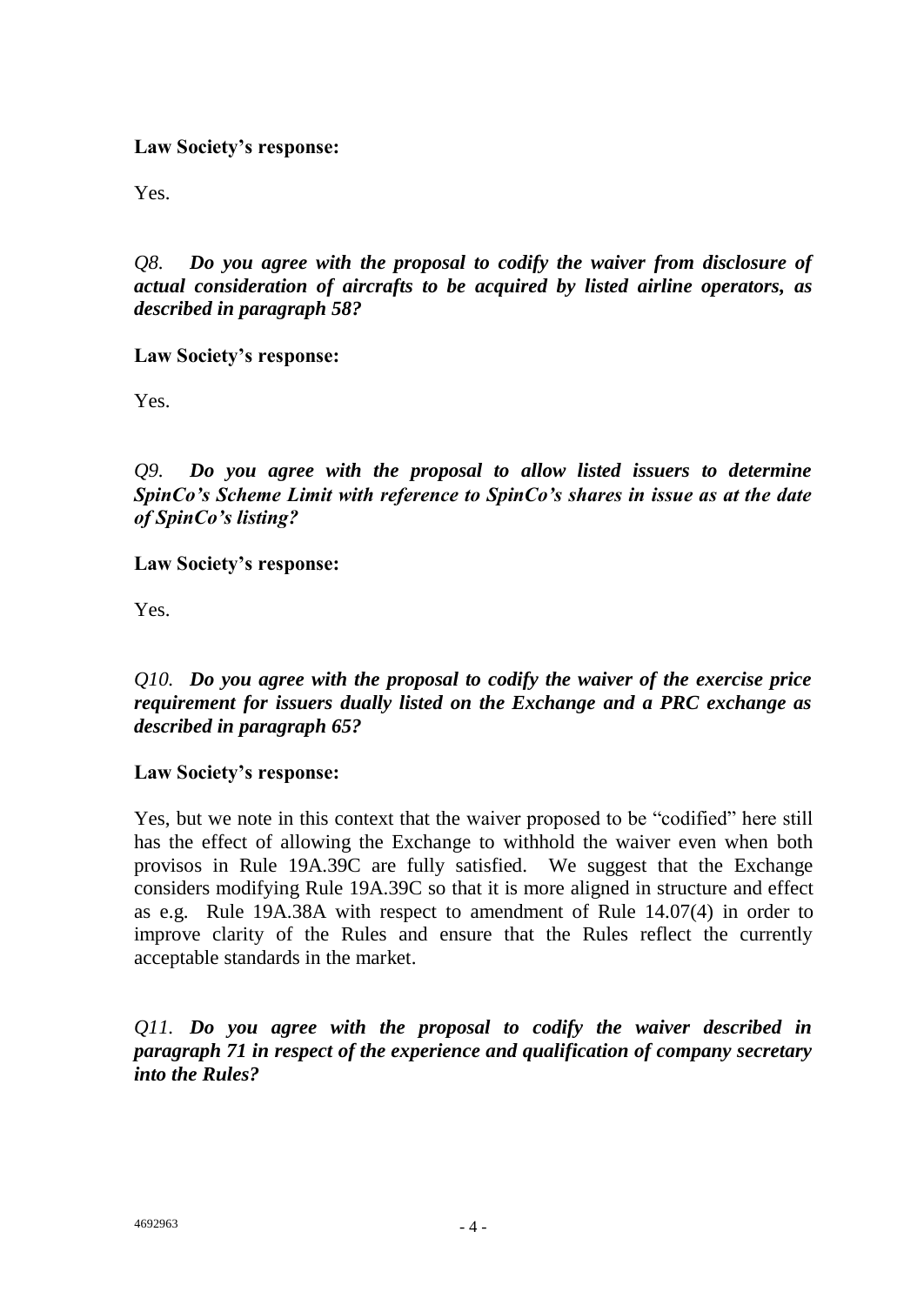#### **Law Society's response:**

Yes, but the newly proposed Note 3(ii) under Rule 3.28 should set out the objective criteria based on which the HKEX will assess whether an individual is suitable to act as a company secretary for a listed company. The HKEX could, perhaps, set out relevant factors such as: (i) the individual has not less than [x] years of secretarial or related experience; (ii) the individual has similar/ relevant qualifications or academic background; and (iii) any additional in-house measures or systems in place to facilitate compliance by the individual of his/her duties as a company secretary.

*Q12. Do you agree with the proposals (a) to provide an exemption for Main Board listed issuers that are banking companies or insurance companies from including a working capital statement, subject to appropriate alternative disclosures in their listing documents and transaction circulars if they are able to meet the same conditions as those set out in Main Board Rule 8.21A(2), and (b) to limit Main Board Rule 8.21A(2) so that the exemption applies only to banking companies or insurance companies, subject to alternative disclosures in their listing documents and the conditions as described in paragraph 73?*

**Law Society's response:**

Yes.

*Q13. Do you agree with the proposal to codify the guidance in Guidance Letter HKEX-GL7-09 into the Rules for new applicants' easy reference?*

**Law Society's response:**

Yes.

*Q14. Do you agree with the proposal to codify the guidance in Listing Decision HKEX-LD15-3 into the Rules for new applicants' easy reference?*

#### **Law Society's response:**

Yes.

*Q15. Do you agree to amend Main Board Rule 17.05 to state clearly that the restricted period for grant of share options would cover the trading day after the announcement is made with respect to the inside information?*